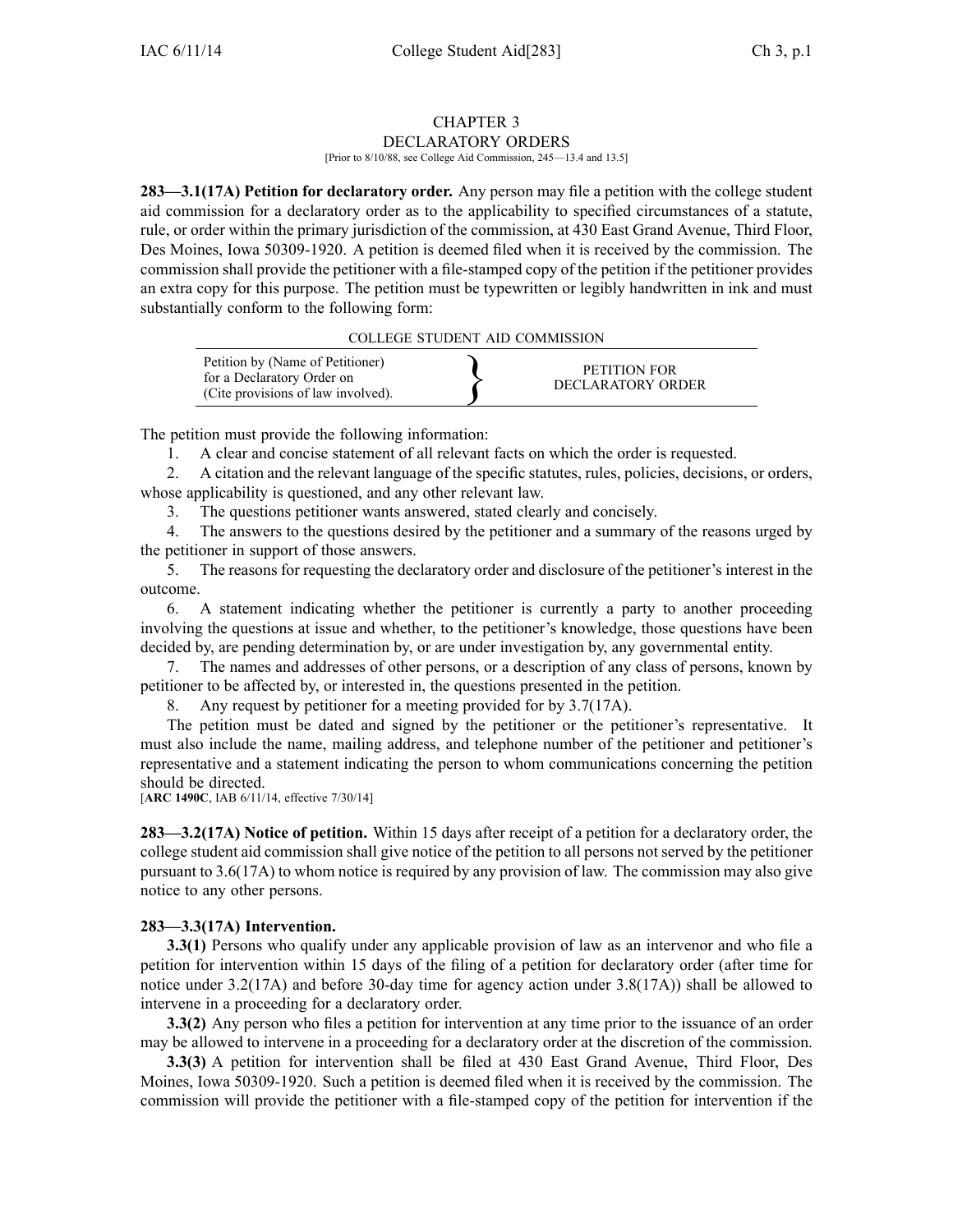petitioner provides an extra copy for this purpose. A petition for intervention must be typewritten or legibly handwritten in ink and must substantially conform to the following form:

COLLEGE STUDENT AID COMMISSION

| Petition by (Name of Original Petitioner)<br>for a Declaratory Order on (Cite)<br>provisions of law cited in original petition). |  | PETITION FOR<br><b>INTERVENTION</b> |
|----------------------------------------------------------------------------------------------------------------------------------|--|-------------------------------------|
|----------------------------------------------------------------------------------------------------------------------------------|--|-------------------------------------|

The petition for intervention must provide the following information:

1. Facts supporting the intervenor's standing and qualifications for intervention.

2. The answers urged by the intervenor to the question or questions presented and <sup>a</sup> summary of the reasons urged in suppor<sup>t</sup> of those answers.

3. Reasons for requesting intervention and disclosure of the intervenor's interest in the outcome.

4. A statement indicating whether the intervenor is currently <sup>a</sup> party to any proceeding involving the questions at issue and whether, to the intervenor's knowledge, those questions have been decided by, are pending determination by, or are under investigation by, any governmental entity.

5. The names and addresses of any additional persons, or <sup>a</sup> description of any additional class of persons, known by the intervenor to be affected by, or interested in, the questions presented.

6. Whether the intervenor consents to be bound by the determination of the matters presented in the declaratory order proceeding.

The petition must be dated and signed by the intervenor or the intervenor's representative. It must also include the name, mailing address, and telephone number of the intervenor and intervenor's representative, and <sup>a</sup> statement indicating the person to whom communications should be directed. [**ARC 1490C**, IAB 6/11/14, effective 7/30/14]

**283—3.4(17A) Briefs.** The petitioner or any intervenor may file <sup>a</sup> brief in suppor<sup>t</sup> of the position urged. The commission may reques<sup>t</sup> <sup>a</sup> brief from the petitioner, any intervenor, or any other person concerning the questions raised.

**283—3.5(17A) Inquiries.** Inquiries concerning the status of <sup>a</sup> declaratory order proceeding may be made to Executive Director, College Student Aid Commission, 430 East Grand Avenue, Third Floor, Des Moines, Iowa 50309-1920.

[**ARC 1490C**, IAB 6/11/14, effective 7/30/14]

# **283—3.6(17A) Service and filing of petitions and other papers.**

**3.6(1)** *When service required.* Except where otherwise provided by law, every petition for declaratory order, petition for intervention, brief, or other paper filed in <sup>a</sup> proceeding for <sup>a</sup> declaratory order shall be served upon each of the parties of record to the proceeding, and on all other persons identified in the petition for declaratory order or petition for intervention as affected by or interested in the questions presented, simultaneously with their filing. The party filing <sup>a</sup> document is responsible for service on all parties and other affected or interested persons.

**3.6(2)** *Filing—when required.* All petitions for declaratory orders, petitions for intervention, briefs, or other papers in <sup>a</sup> proceeding for <sup>a</sup> declaratory order shall be filed with the College Student Aid Commission, 430 East Grand Avenue, Third Floor, Des Moines, Iowa 50309-1920. All petitions, briefs, or other papers that are required to be served upon <sup>a</sup> party shall be filed simultaneously with the commission.

**3.6(3)** *Method of service, time of filing, and proof of mailing.* Method of service, time of filing, and proof of mailing shall be as provided by uniform rule on contested cases 3.12(17A). [**ARC 1490C**, IAB 6/11/14, effective 7/30/14]

**283—3.7(17A) Consideration.** Upon reques<sup>t</sup> by petitioner, the college student aid commission must schedule <sup>a</sup> brief and informal meeting between the original petitioner, all intervenors, and the commission, <sup>a</sup> member of the commission, or <sup>a</sup> member of the staff of the commission, to discuss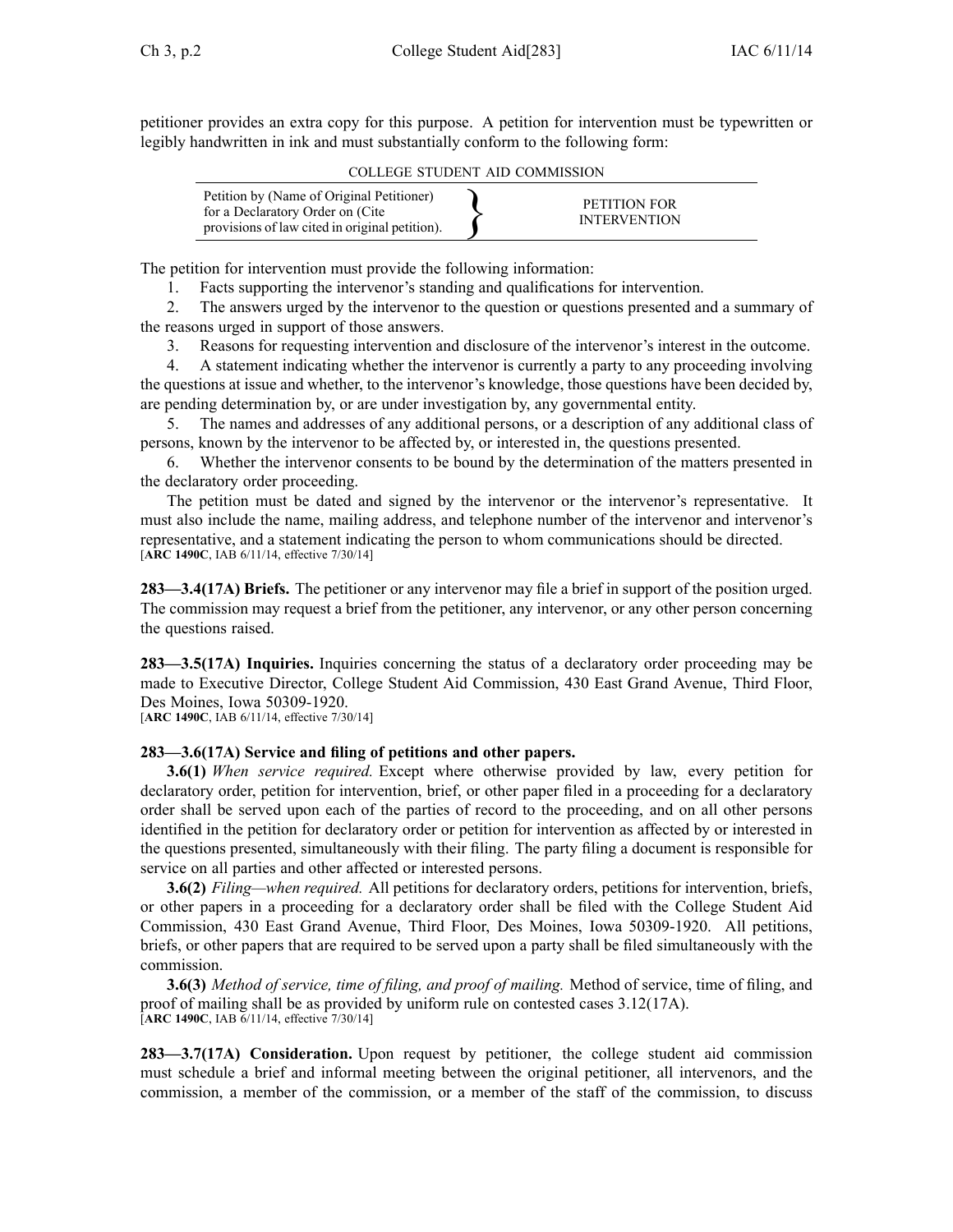the questions raised. The commission may solicit comments from any person on the questions raised. Comments on the questions raised may be submitted to the commission by any person.

## **283—3.8(17A) Action on petition.**

**3.8(1)** Within the time allowed by Iowa Code section [17A.9\(5\)](https://www.legis.iowa.gov/docs/ico/section/17A.9.pdf) after receipt of a petition for a declaratory order, the executive director or designee shall take action on the petition as required by Iowa Code section [17A.9\(5\)](https://www.legis.iowa.gov/docs/ico/section/17A.9.pdf).

**3.8(2)** The date of issuance of an order or of a refusal to issue an order is as defined in contested case uniform rule 283—4.2(17A).

## **283—3.9(17A) Refusal to issue order.**

**3.9(1)** The commission shall not issue <sup>a</sup> declaratory order where prohibited by Iowa Code section [17A.9\(1\)](https://www.legis.iowa.gov/docs/ico/section/17A.9.pdf) and may refuse to issue <sup>a</sup> declaratory order on some or all questions raised for the following reasons:

1. The petition does not substantially comply with the required form.

2. The petition does not contain facts sufficient to demonstrate that the petitioner will be aggrieved or adversely affected by the failure of the commission to issue an order.

3. The commission does not have jurisdiction over the questions presented in the petition.

4. The questions presented by the petition are also presented in <sup>a</sup> current rule making, contested case, or other commission or judicial proceeding, that may definitively resolve them.

5. The questions presented by the petition would more properly be resolved in <sup>a</sup> different type of proceeding or by another body with jurisdiction over the matter.

6. The facts or questions presented in the petition are unclear, overbroad, insufficient, or otherwise inappropriate as <sup>a</sup> basis upon which to issue an order.

7. There is no need to issue an order because the questions raised in the petition have been settled due to <sup>a</sup> change in circumstances.

8. The petition is not based upon facts calculated to aid in the planning of future conduct but is, instead, based solely upon prior conduct in an effort to establish the effect of that conduct or to challenge <sup>a</sup> commission decision already made.

9. The petition requests <sup>a</sup> declaratory order that would necessarily determine the legal rights, duties, or responsibilities of other persons who have not joined in the petition, intervened separately, or filed <sup>a</sup> similar petition and whose position on the questions presented may fairly be presumed to be adverse to that of petitioner.

10. The petitioner requests the commission to determine whether <sup>a</sup> statute is unconstitutional on its face.

**3.9(2)** A refusal to issue <sup>a</sup> declaratory order must indicate the specific grounds for the refusal and constitutes final commission action on the petition.

**3.9(3)** Refusal to issue <sup>a</sup> declaratory order pursuan<sup>t</sup> to this provision does not preclude the filing of <sup>a</sup> new petition that seeks to eliminate the grounds for the refusal to issue an order.

**283—3.10(17A) Contents of declaratory order—effective date.** In addition to the order itself, <sup>a</sup> declaratory order must contain the date of its issuance, the name of petitioner and all intervenors, the specific statutes, rules, policies, decisions, or orders involved, the particular facts upon which it is based, and the reasons for its conclusion.

A declaratory order is effective on the date of issuance.

**283—3.11(17A) Copies of orders.** A copy of all orders issued in response to <sup>a</sup> petition for <sup>a</sup> declaratory order shall be mailed promptly to the original petitioner and all intervenors.

**283—3.12(17A) Effect of <sup>a</sup> declaratory order.** A declaratory order has the same status and binding effect as <sup>a</sup> final order issued in <sup>a</sup> contested case proceeding. It is binding on the commission, the petitioner, and any intervenors who consent to be bound and is applicable only in circumstances where the relevant facts and the law involved are indistinguishable from those on which the order was